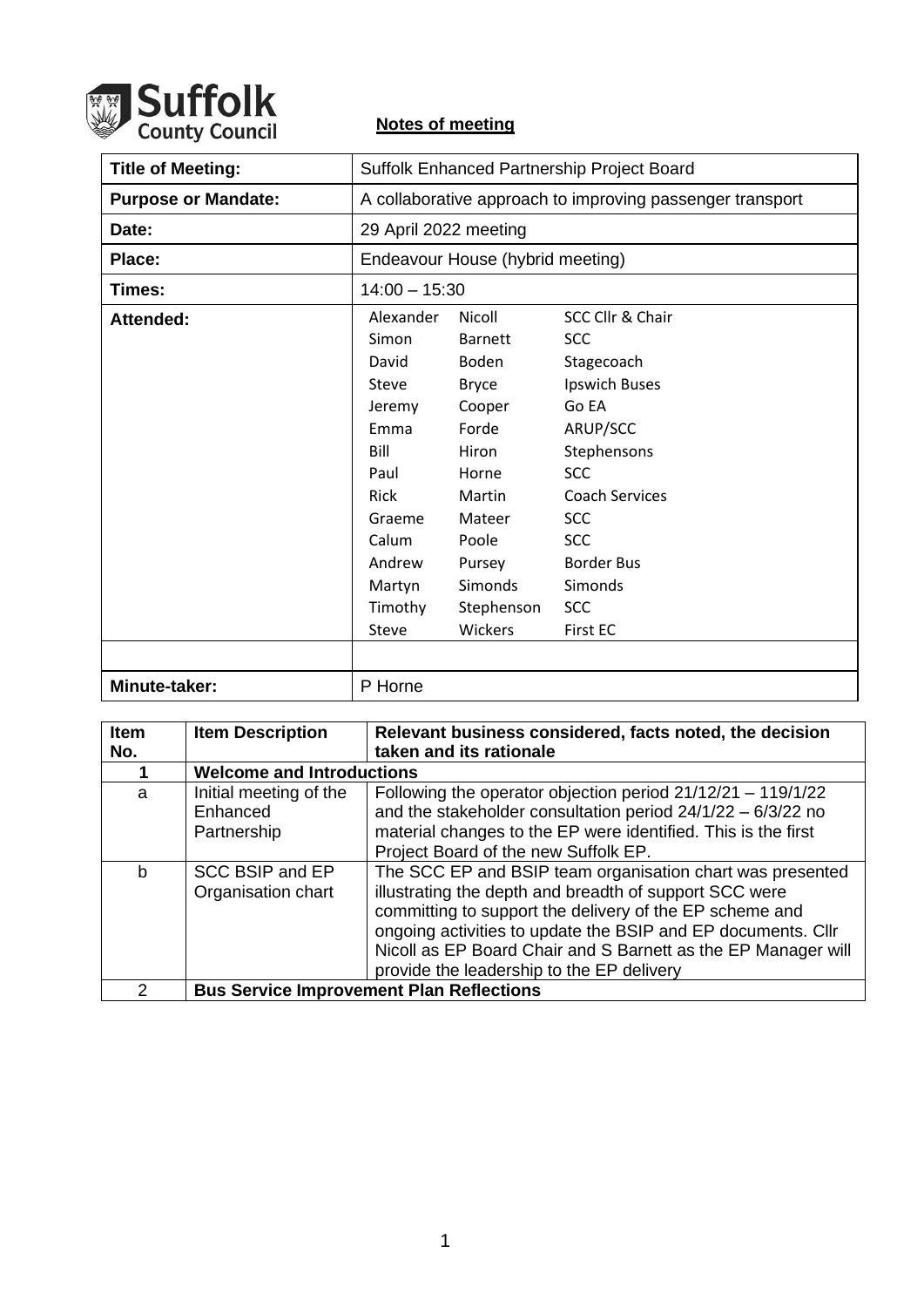| a           | DfT general feedback<br>and potential<br>opportunity for<br>funding | only 'indicative'<br>T.<br>Stephenson<br>noted<br>that<br>funding<br>announcement been made. All authorities need to provide DfT<br>with comfort they can deliver. SCC need to be ready to<br>capitalise if funding is repurposed. |
|-------------|---------------------------------------------------------------------|------------------------------------------------------------------------------------------------------------------------------------------------------------------------------------------------------------------------------------|
|             |                                                                     | General feedback inferred from DfT comments -                                                                                                                                                                                      |
|             |                                                                     | Lack of ambition – defined as no evidence of clear support<br>$\bullet$<br>/commitment from leaders / members to improving bus<br>services – need to demonstrate pre-existing support for<br>buses in Suffolk                      |
|             |                                                                     | No shovel ready bus priority schemes<br>$\bullet$                                                                                                                                                                                  |
|             |                                                                     | Schemes required to support cost of living crisis<br>٠                                                                                                                                                                             |
| b           | School transport                                                    | Discussion of integration of education and public transport.<br>Emma Forde confirmed the EP obligation to review school<br>travel.<br>Operators raised concern re opportunity to integrate school                                  |
|             |                                                                     | route services with local services.                                                                                                                                                                                                |
| C           | <b>Bus priority</b>                                                 | Action 1/1 The EP Board agreed for a sub-group to be formed<br>to evaluate the bus priority interventions to focus and facilitate<br>progress.                                                                                     |
| 3           | <b>EP Governance</b>                                                |                                                                                                                                                                                                                                    |
| a           | <b>Working Groups</b>                                               | Community Transport and Councillor working groups<br>established. Operator working group to be formed to identify<br>representatives of the smaller operators on EP Board.                                                         |
|             |                                                                     | <b>Action 1/2 S Barnett to establish the Passenger working group</b><br>and passenger champion.                                                                                                                                    |
|             |                                                                     | Representatives of working groups to attend EP Forum which<br>will work to scope the schemes which the EP Board will decide<br>on their priority and funding.                                                                      |
| b           | <b>EP Board</b><br>Representatives                                  | Action 1/3 All Operators to agree and confirm who will attend<br>and vote on the Board for those operators with smaller<br>proportion of commercial mileage                                                                        |
| 4           | <b>EP scheme</b>                                                    |                                                                                                                                                                                                                                    |
| a           | <b>Network Review</b>                                               | Current budget enshrined in the scheme. Includes network<br>review which S Barnett is to invite operators to attend, with a<br>DfT 1 <sup>st</sup> July deadline.                                                                  |
| $\mathsf b$ | <b>Moving Traffic</b><br>Enforcement                                | Discussion of the pathway required to identify a small number<br>of locations for the initial application to the Secretary of State<br>for approval. The 6 month trial warning period currently<br>scheduled for early 2023 start. |
| 5           | <b>Passenger Charter</b>                                            |                                                                                                                                                                                                                                    |
| a           | Joint charter with<br>neighbouring<br>authorities                   | Draft Norfolk & Suffolk joint charter shared with the Board. J<br>Cooper suggested that the Essex charter included in discussion<br>(as distributed by J Cooper after the meeting).                                                |
|             |                                                                     | <b>Action 1/4 Operators to coordinate their views and produce a</b><br>charter based on the existing examples from Suffolk/Norfolk<br>and Essex, feedback to S Barnett who will liaise with Norfolk &<br><b>Essex</b>              |
| 6           | <b>Future Meetings</b>                                              |                                                                                                                                                                                                                                    |